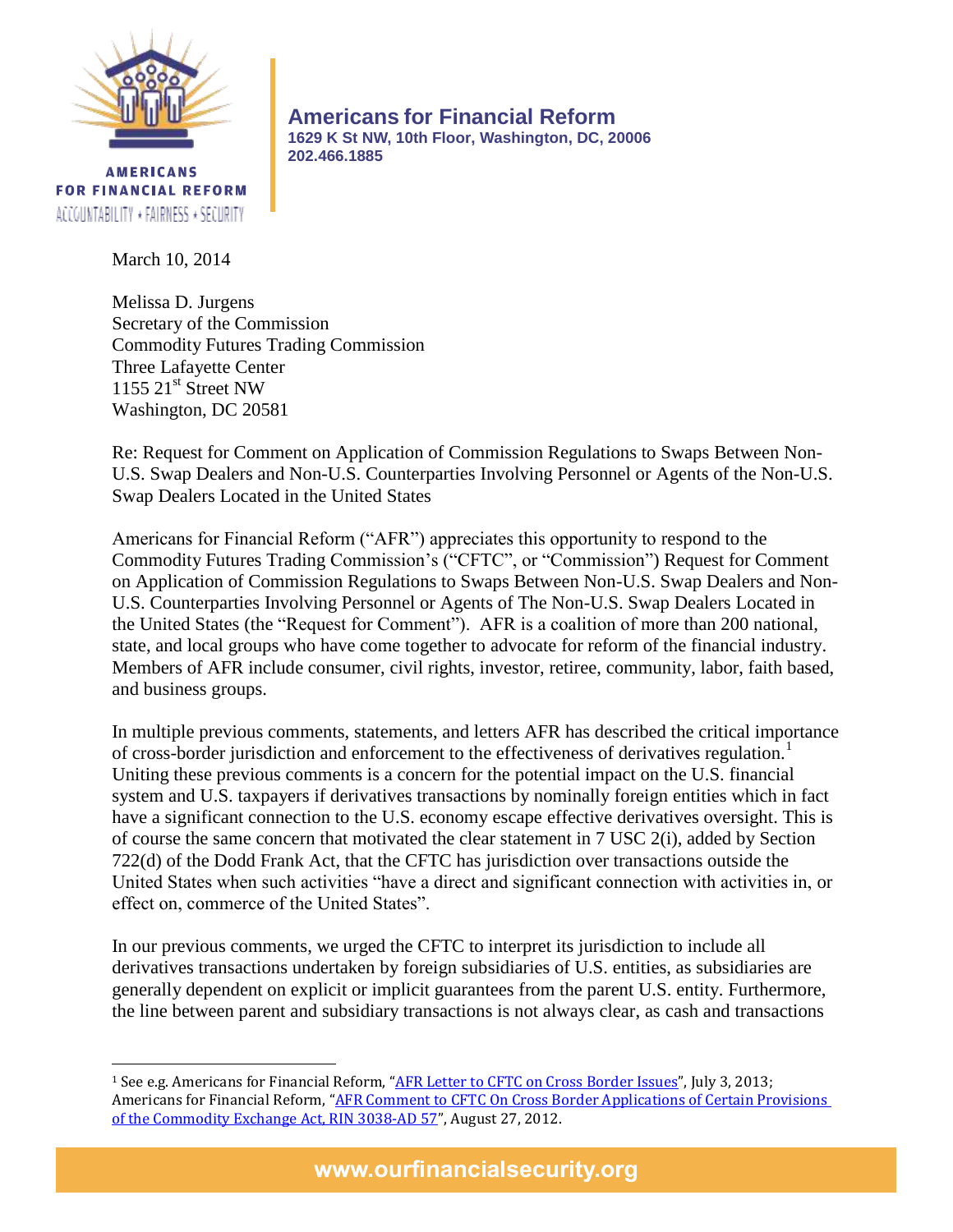are easily shifted between the parent entity and the global network of branches and subsidiaries.<sup>2</sup> The CFTC did not take this advice, and has instead laid out a cross-border regulatory framework in which substituted compliance is available for derivatives transactions between foreign subsidiaries of U.S. entities. Transactions between guaranteed foreign subsidiaries of U.S. entities and foreign entities not tied to a U.S. parent are completely exempted from Dodd-Frank (unless such foreign entities are registered swap dealers). Finally, transactions involving foreign subsidiaries of U.S. entities that are not explicitly guaranteed by the parent are also broadly exempted from Dodd-Frank in cases where such subsidiaries are neither conduits nor swap dealers.

A danger in this approach is the possibility that major U.S. financial firms will be able to move most of their derivatives transactions into nominally overseas subsidiaries, giving them a choice between substituted compliance regimes or in some cases permitting them to avoid oversight altogether.

If industry succeeds in exempting transactions by nominally foreign subsidiaries that are actually physically conducted within the United States from Dodd-Frank oversight then this danger will be well on its way to being realized. If the CFTC alters its November staff advisory to permit such an outcome, then major U.S. and global banks conducting transactions on the U.S. market will effectively have their choice of rules under which to operate. This could open the door to a damaging 'race to the bottom' in global derivatives oversight, or even to the emergence of regulatory havens where there is little oversight at all. This possibility is underlined by reports from market participants that major U.S. banks are seeking ways to remove the explicit guarantee from key foreign subsidiaries. This would permit such nominally foreign subsidiaries broad exemptions from Dodd-Frank while still allowing them to benefit from an implicit connection to a U.S. parent that is well understood by counterparties.

A choice to exempt transactions conducted in the United States from full Dodd-Frank oversight would also clash directly with the statutory language of 7 USC 2(i), which specifies that:

"The provisions of this Act relating to swaps that were enacted by the Wall Street Transparency and Accountability Act of 2010 (including any rule prescribed or regulation promulgated under that Act), shall not apply to activities **outside** the United States" [Emphasis added]

This clearly sets the statutory jurisdiction of CFTC rules to include all activities conducted inside the United States.

Commenters from U.S. and foreign banks have raised the possibility that transactions conducted outside the United States may have some minor, entirely incidental connection to the U.S. which would inappropriately trigger Dodd-Frank oversight. However, the November staff advisory specified that only the regular use of personnel or agents located in the U.S. to arrange, negotiate,

 $\overline{a}$ 

<sup>2</sup> For descriptions of how such transfers functioned in the case of Lehman Brothers International and other complex global banks, see Herring, Richard and Jacopo Carmassi, "The Corporate Structure of International Financial Conglomerates: Complexity and Its Implications for Safety and Soundness," in The Oxford handbook of Banking, ed. by Allen Berger, 2010.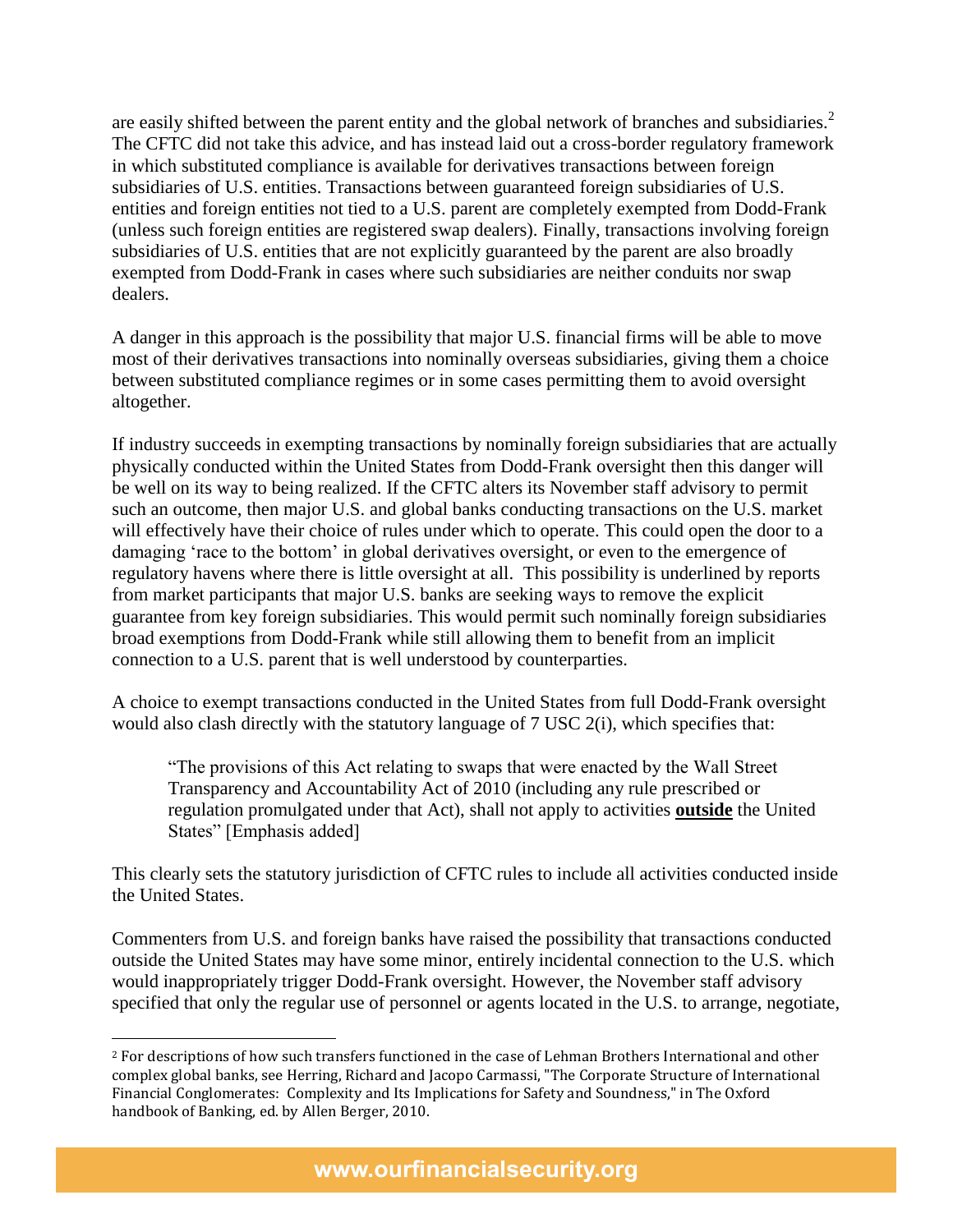or execute a swap would trigger Dodd-Frank oversight. The advisory also characterized the type of activities that would trigger full U.S. regulatory coverage as "core, front-office activities of that SD's dealing business".<sup>3</sup> This would seem to rule out minor, entirely incidental, and occasional interaction with a U.S. office as triggering U.S. oversight.

Given the types of activities specified in the November staff advisory, any weakening of that advisory would open the door to regular and significant levels of swaps activities being performed within the U.S. by nominally foreign entities under foreign rules, or in some cases no rules at all. This is entirely at odds with the language of the Dodd-Frank Act and with the CFTC's multi-year efforts to regulate the U.S. derivatives markets. It could mean that U.S. firms operating in the U.S. would face different rules for the same transactions as compared to competitor firms also operating in the very same market and location, perhaps literally next door, who had arranged to route transactions through a nominally foreign subsidiary.

Furthermore, it could have profound effects for other areas of CFTC jurisdiction as well. Such a decision would imply that the CEA generally may not apply to business performed in the U.S. by agents for a foreign entity. CFTC oversight of commodity futures trading generally could be threatened if foreign entities try to use this precedent to perform agency trades in U.S. commodity futures markets without complying with CFTC rules.

We thus urge the CFTC to avoid any weakening of the November staff advisory. Below, we respond to specific questions in the Request for Comment.

*1. The Commission invites comment on whether the Commission should adopt the Staff Advisory as Commission policy, in whole or in part.* 

For the reasons laid out above, we urge the Commission to adopt the entire November Staff Advisory as Commission policy.

*2. The Commission invites commenters to provide their views on whether transactional requirements should apply to Covered Transactions with non-U.S. persons who are not guaranteed or conduit affiliates of U.S. persons.*

As AFR has stated in previous comments and letters, we are concerned that the complete exemption of transactions with non-U.S. persons who are not guaranteed or conduit affiliates of U.S. persons could undermine the application of Dodd-Frank requirements to the full range of transactions that have a direct and significant connection with commerce of the United States. This could occur for two reasons.

First, transactions between guaranteed foreign subsidiaries of U.S. banks and truly foreign entities (who are not affiliated with any U.S. entity) do pose credit risks to the U.S. bank guaranteeing one side of the transaction. This argues for the application of at least clearing requirements to such transactions.

 $\overline{\phantom{a}}$ 

www.ourfinancialsecurity.org

<sup>&</sup>lt;sup>3</sup> Commodity Futures Trading Commission, Division of Swap Dealer and Intermediary Oversight, "CFTC Staff [Advisory No. 13-69](http://www.cftc.gov/ucm/groups/public/@lrlettergeneral/documents/letter/13-69.pdf)", November 14, 2013.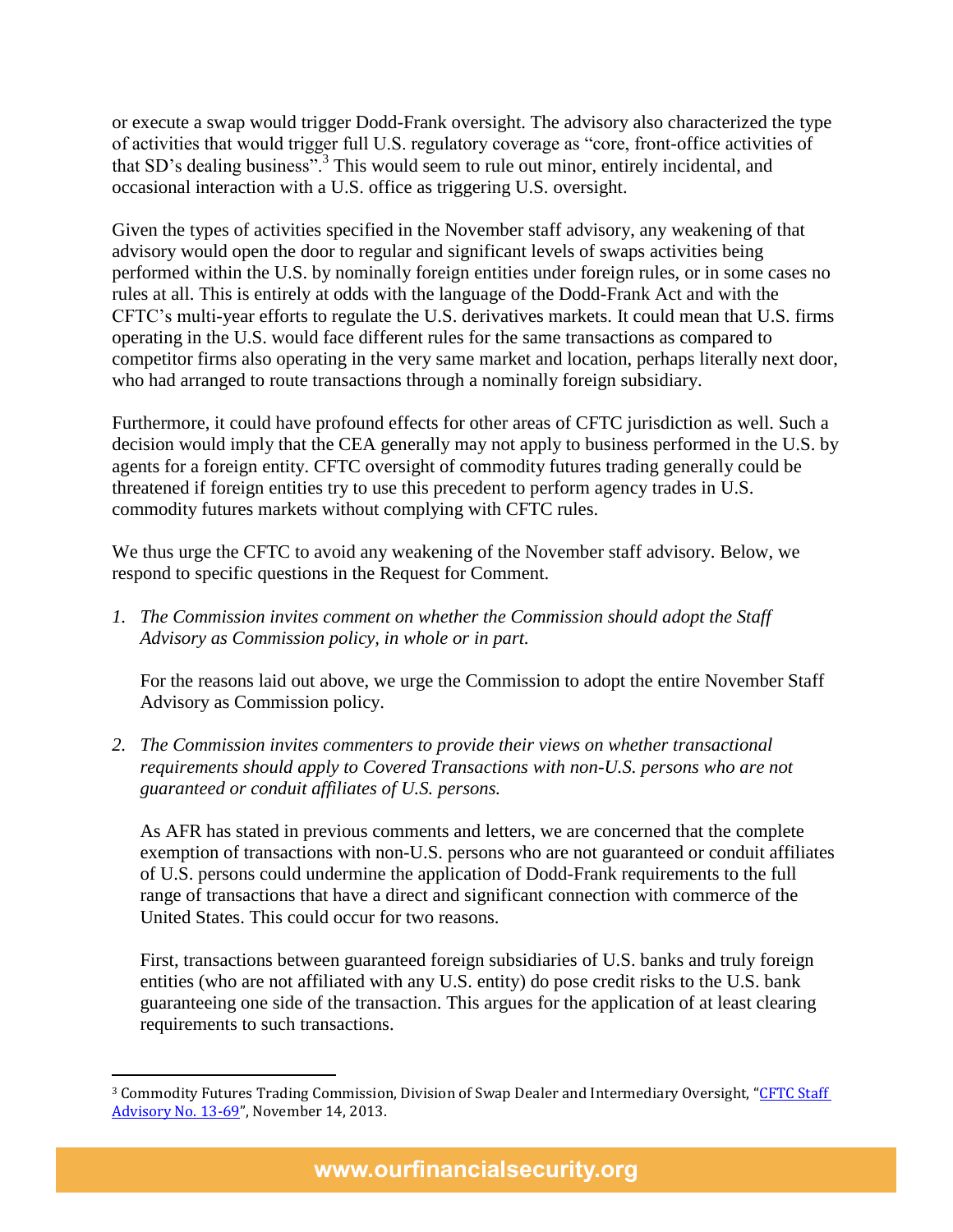Second, U.S. entities can set up foreign subsidiaries that are not explicitly guaranteed and do not rise to the level of being a regular conduit, but nevertheless are seen by the market as having an implicit guarantee from the parent. This occurred multiple times during the financial crisis.<sup>4</sup> As stated above, we have heard informal discussion from market participants of attempts by U.S. banks to set up such subsidiaries today. In previous comments we have urged the CFTC to address this issue by imposing a rebuttable presumption that foreign subsidiaries of U.S. entities are guaranteed by the parent. This presumption could be rebutted by documented evidence that market terms for transactions with the subsidiary reflected the resources of the subsidiary and not the parent. In any case, the presence of a guarantee should be determined by examining the market terms available to the subsidiary for transactions, rather than simply the presence of a written guarantee.

All of the risks above would of course be multiplied greatly if the Commission allowed transactions involving a subsidiary of a U.S. bank to be performed from U.S. soil without applying any transactional requirements. Such a decision would make it far more convenient for U.S. banks or foreign banks with a major role in the U.S. markets to structure transactions that avoid Dodd-Frank transactional requirements.

*3. The Commission invites comment on whether there should be any differentiation in treatment of swaps with non-U.S. counterparties depending on the nature of the SD (i.e. whether it is a guaranteed affiliate or a conduit affiliate of a U.S. person).*

As we have made clear throughout this comment, we generally urge the application of Dodd-Frank requirements to swaps conducted in the U.S. that involve non-U.S. counterparties. However, if any differentiation is made it is obviously critical to ensure that swap dealers who are nominally foreign subsidiaries of U.S. entities are fully covered by Dodd-Frank rules. These would generally be the swap dealers directly connected to major U.S. banks and other systemically important financial institutions, many of whom received public support during the financial crisis. To exempt such swap dealers from Dodd-Frank derivatives regulation would run completely counter to public and Congressional expectations and intentions in instituting regulation of the U.S. swaps markets.

*4. To the extent that a non-U.S. SD must comply with the transactional requirements when entering a Covered Transaction, should the non-U.S. SD be able to rely on a substituted compliance program for purposes of complying with the relevant transactional requirements?*

In previous comments, AFR has underlined the importance of ensuring that permission for substituted compliance is granted only to rule sets that are fully and completely equivalent to U.S. rules, both in their terms and their enforcement. While we are encouraged by some commitments the CFTC has made in this area, the ability to ensure true equivalence for

 $\overline{a}$ 

<sup>4</sup> One example of such implicit guarantees was Bear Stearns' support for two subprime credit hedge funds incorporated in the Cayman Islands in summer 2007. Bear Stearns took this step for reputational reasons, despite the lack of any formal or explicit guarantee. Another example was the large-scale support provided by major banks during 2008 for various special purpose vehicles, also made necessary for reputational reasons in the absence of any explicit guarantee.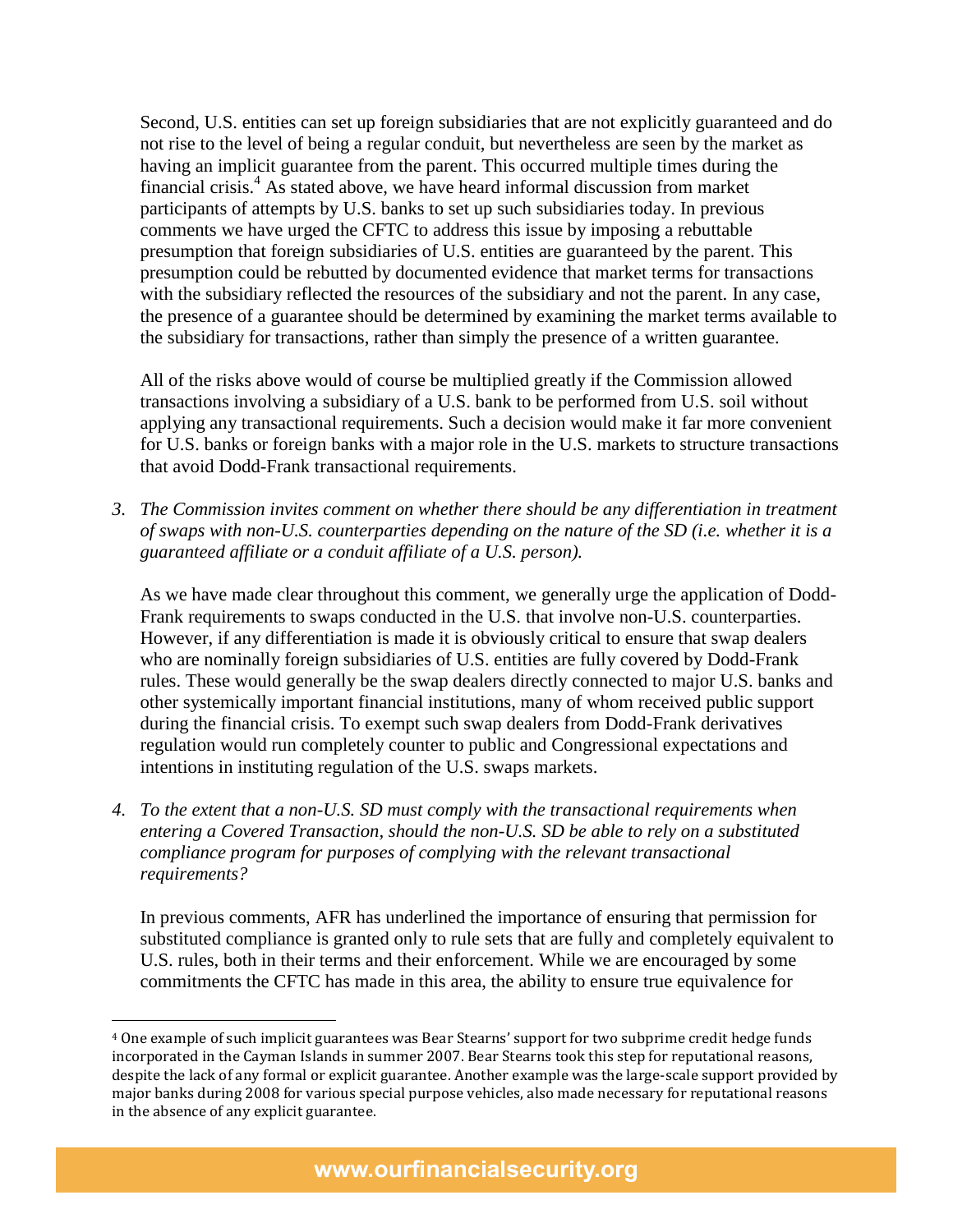substituted compliance has not yet been demonstrated by any market experience even for firms operating in foreign countries. The Commission has also stated that foreign rules need not be identical to U.S. rules to qualify for substituted compliance, and indeed it is unlikely that they will be so. Permitting substituted compliance for transactions conducted in the U.S. thus implies that firms will be operating under different rules within the United States, within the same markets, and possibly within the same building. This could create issues for enforcement and oversight that can easily be avoided simply through the common-sense requirement that all firms performing derivatives transactions in the United States operate under the same rules. We would thus oppose any substituted compliance for Covered Transactions at this time.

To the extent that any substituted compliance is granted, we would favor limiting such substituted compliance to U.S. subsidiaries of foreign parent banks operating in the United States. It should not be available for nominally foreign subsidiaries of U.S. banks operating in the U.S. The potential for U.S. taxpayer exposure to credit risks taken by a U.S. bank (including through a foreign subsidiary guaranteed explicitly or implicitly) would be greater than the risk for a U.S. subsidiary of a foreign bank. However, such exposure is not completely absent in the case of foreign banking organizations, as demonstrated by the Federal Reserve requirement that an intermediate holding company structure be created for such foreign banking organizations in order to protect the U.S. financial system.<sup>5</sup>

*5. The Commission invites comment on the meaning of "regularly" in the phrase "persons regularly arranging, negotiating or executing swaps for or on behalf of an SD" and whether such persons are performing core, front-office activities of that SD's swap dealing businesses.*

AFR believes that arranging, negotiating, or executing swaps are core front office activities of swap dealing. These activities would appear to be involved in structuring the swaps product to be sold, actually selling the product, and in trading swaps. These are all activities which are economically central to the business of swaps dealing. The specification of 'arranging, negotiating, or executing' would appear to exclude purely clerical and incidental functions such as notating or recording the sale of a swap for consolidated risk management or bookkeeping purposes.

We would favor tying the definition of 'regularly' to an expectation by employees of the swap dealer that personnel located in the U.S. are available on request to engage in the core front office activities of arranging, negotiating, and executing swaps, or to a corresponding expectation by U.S. personnel that they can regularly draw on employees of the nominally foreign swap dealer to conduct core front office transactions for a swap that U.S. employees intend to arrange, negotiate, or execute.

 $\overline{\phantom{a}}$ 

<sup>&</sup>lt;sup>5</sup> Federal Reserve System, 12 CFR Part 252, "Enhanced Prudential Standards for Bank Holding Companies and [Foreign Banking Organizations](http://www.federalreserve.gov/newsevents/press/bcreg/bcreg20140218a1.pdf)", Final Rule, RIN 7100-AD86.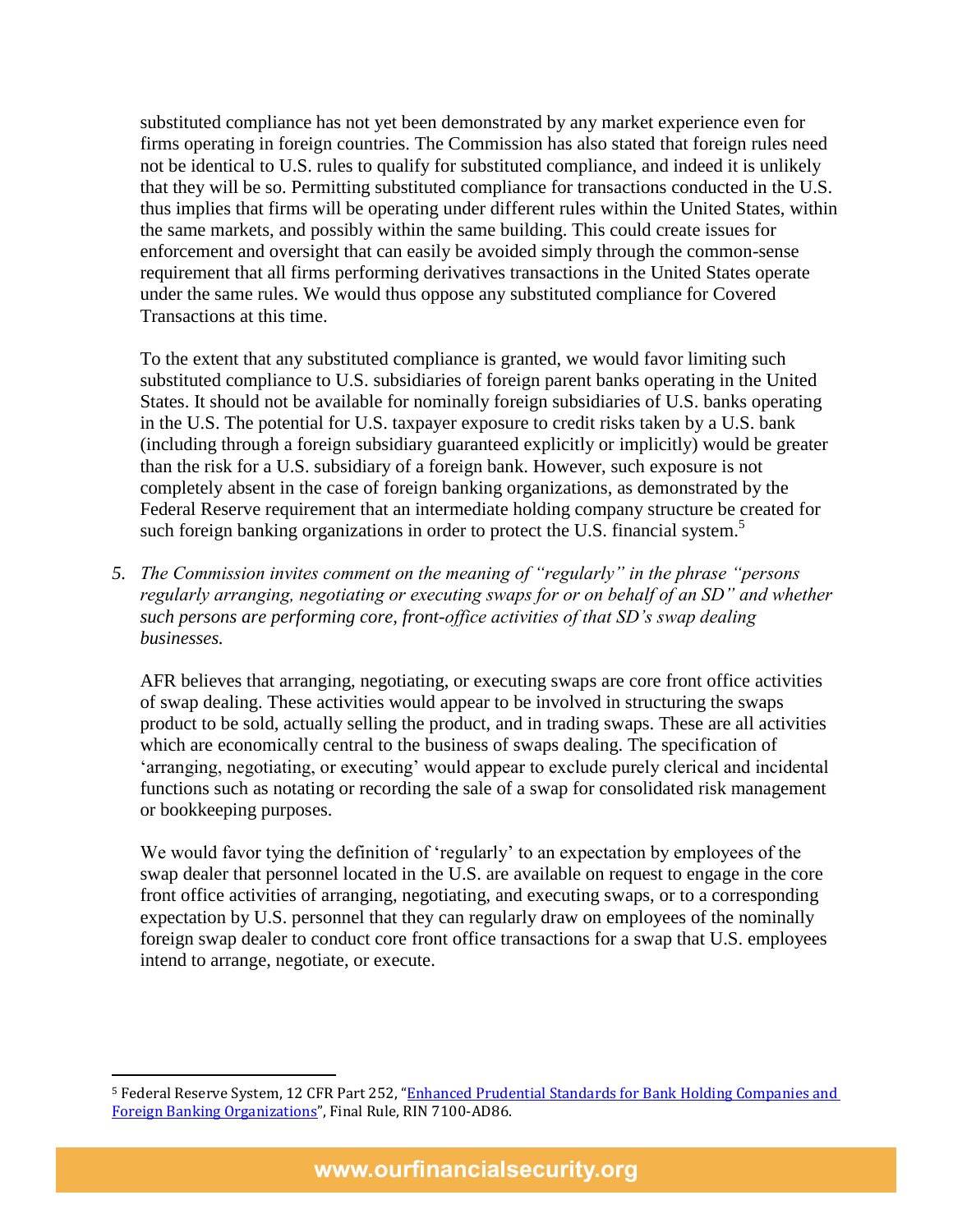Thank you for the opportunity to comment on this Request for Comment. Should you have any questions, please contact Marcus Stanley, AFR's Policy Director, at 202-466-3672 or [marcus@ourfinancialsecurity.org.](mailto:marcus@ourfinancialsecurity.org)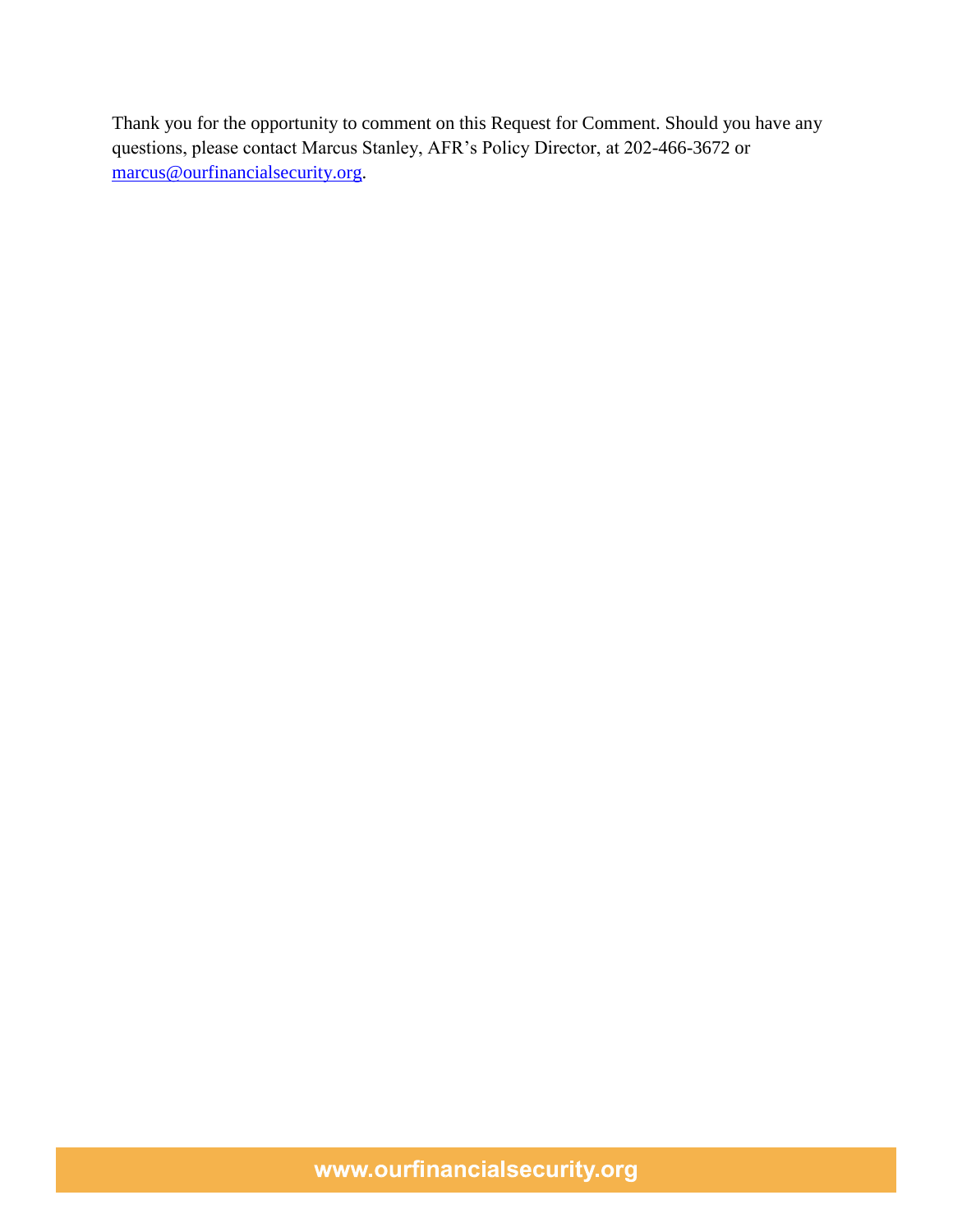## **Following are the partners of Americans for Financial Reform.**

*All the organizations support the overall principles of AFR and are working for an accountable, fair and secure financial system. Not all of these organizations work on all of the issues covered by the coalition or have signed on to every statement.*

- AARP
- A New Way Forward
- AFL-CIO
- AFSCME
- Alliance For Justice
- American Income Life Insurance
- American Sustainable Business Council
- Americans for Democratic Action, Inc.
- Americans United for Change
- Campaign for America's Future
- Campaign Money
- Center for Digital Democracy
- Center for Economic and Policy Research
- Center for Economic Progress
- Center for Media and Democracy
- Center for Responsible Lending
- Center for Justice and Democracy
- Center of Concern
- Center for Effective Government
- Change to Win
- Clean Yield Asset Management
- Coastal Enterprises Inc.
- Color of Change
- Common Cause
- Communications Workers of America
- Community Development Transportation Lending Services
- Consumer Action
- Consumer Association Council
- Consumers for Auto Safety and Reliability
- Consumer Federation of America
- Consumer Watchdog
- Consumers Union
- Corporation for Enterprise Development
- CREDO Mobile
- CTW Investment Group
- Demos
- Economic Policy Institute
- Essential Action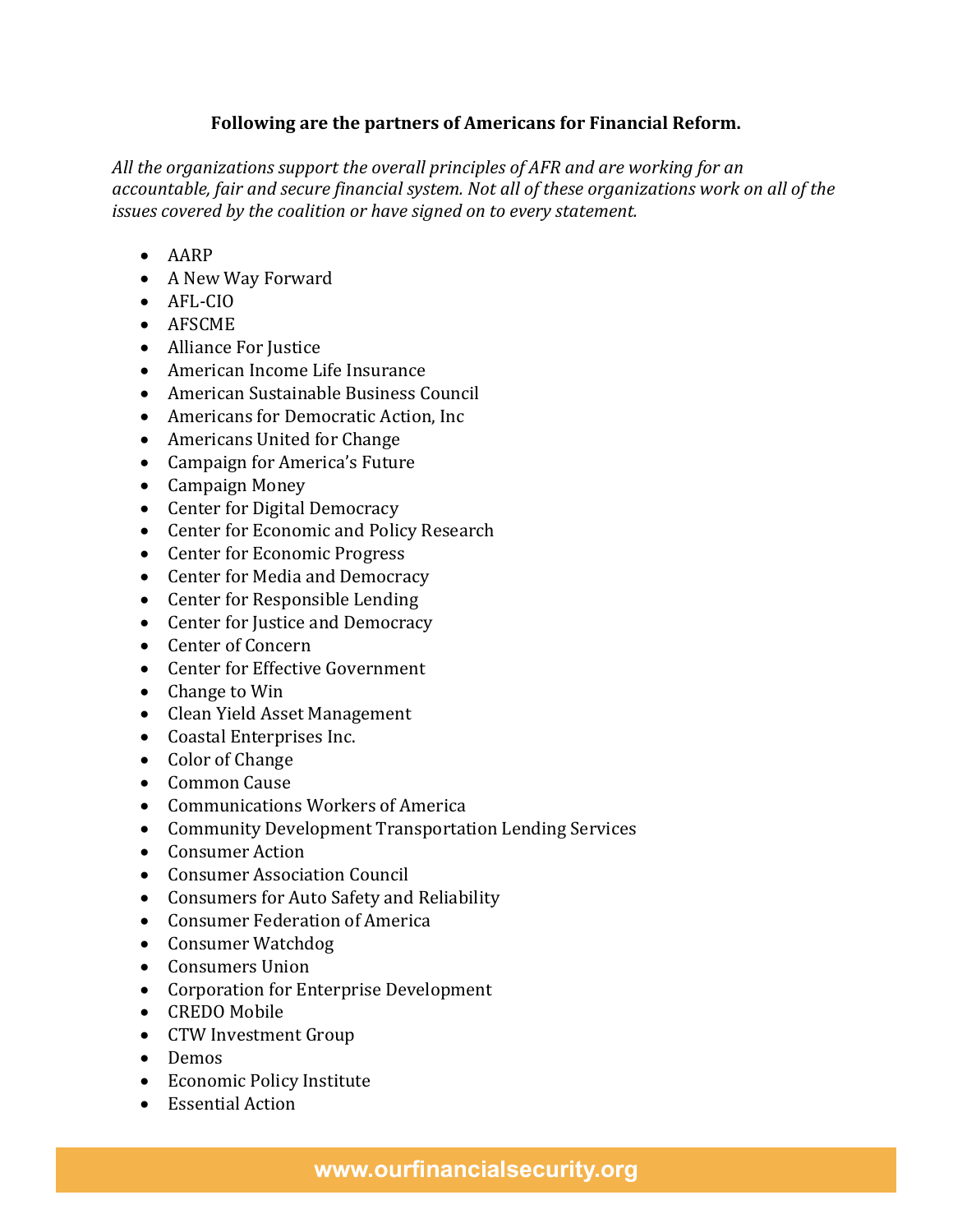- Green America
- Greenlining Institute
- Good Business International
- HNMA Funding Company
- Home Actions
- Housing Counseling Services
- Home Defender's League
- Information Press
- Institute for Agriculture and Trade Policy
- Institute for Global Communications
- Institute for Policy Studies: Global Economy Project
- International Brotherhood of Teamsters
- Institute of Women's Policy Research
- Krull & Company
- Laborers' International Union of North America
- Lawyers' Committee for Civil Rights Under Law
- Main Street Alliance
- Move On
- NAACP
- NASCAT
- National Association of Consumer Advocates
- National Association of Neighborhoods
- National Community Reinvestment Coalition
- National Consumer Law Center (on behalf of its low-income clients)
- National Consumers League
- National Council of La Raza
- National Council of Women's Organizations
- National Fair Housing Alliance
- National Federation of Community Development Credit Unions
- National Housing Resource Center
- National Housing Trust
- National Housing Trust Community Development Fund
- National NeighborWorks Association
- National Nurses United
- National People's Action
- National Urban League
- Next Step
- OpenTheGovernment.org
- Opportunity Finance Network
- Partners for the Common Good
- PICO National Network
- Progress Now Action
- Progressive States Network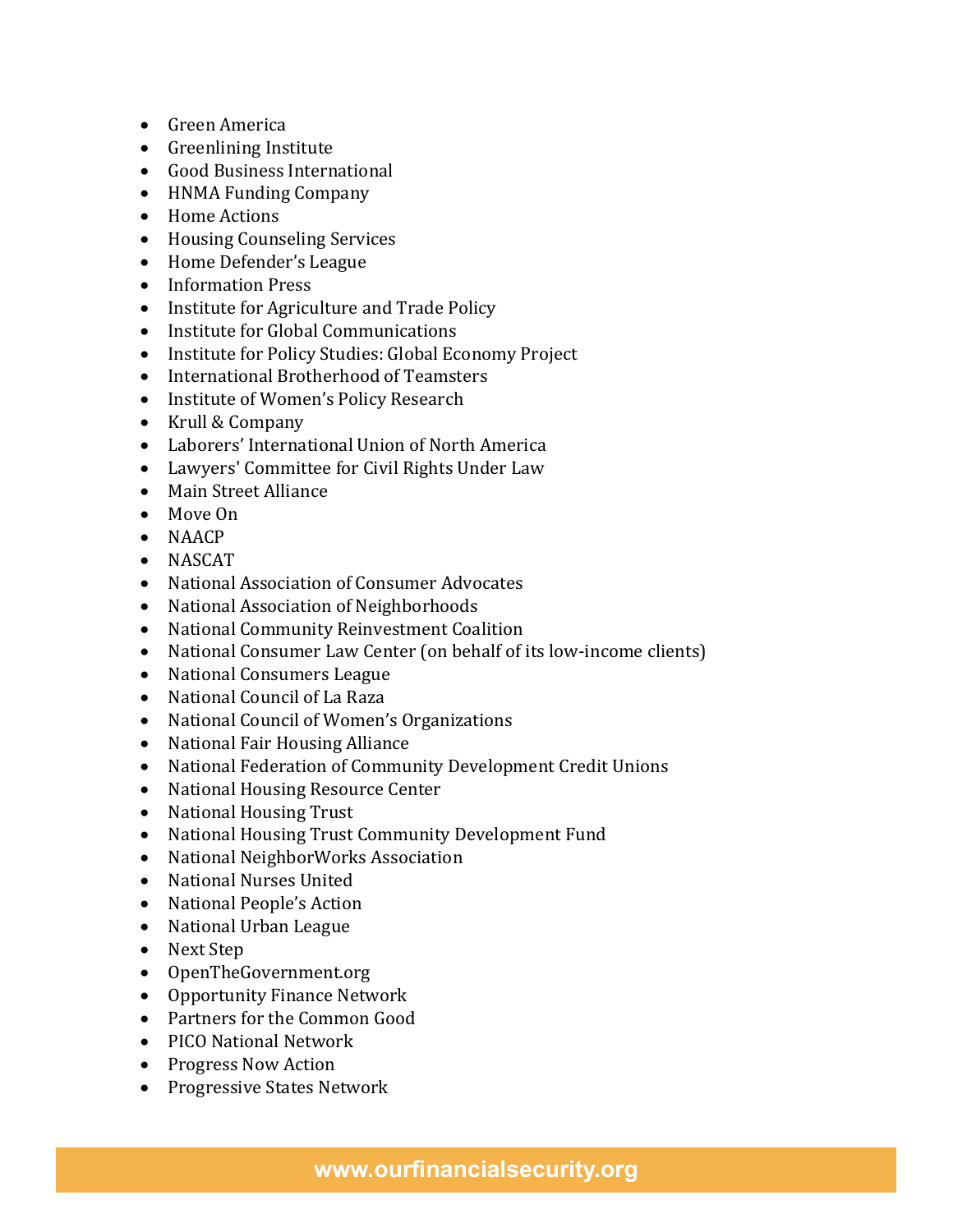- Poverty and Race Research Action Council
- Public Citizen
- Sargent Shriver Center on Poverty Law
- SEIU
- State Voices
- Taxpayer's for Common Sense
- The Association for Housing and Neighborhood Development
- The Fuel Savers Club
- The Leadership Conference on Civil and Human Rights
- The Seminal
- TICAS
- U.S. Public Interest Research Group
- UNITE HERE
- United Food and Commercial Workers
- United States Student Association
- USAction
- Veris Wealth Partners
- Western States Center
- We the People Now
- Woodstock Institute
- World Privacy Forum
- UNET
- Union Plus
- Unitarian Universalist for a Just Economic Community

## *List of State and Local Partners*

- Alaska PIRG
- Arizona PIRG
- Arizona Advocacy Network
- Arizonans For Responsible Lending
- Association for Neighborhood and Housing Development NY
- Audubon Partnership for Economic Development LDC, New York NY
- BAC Funding Consortium Inc., Miami FL
- Beech Capital Venture Corporation, Philadelphia PA
- California PIRG
- California Reinvestment Coalition
- Century Housing Corporation, Culver City CA
- CHANGER NY
- Chautauqua Home Rehabilitation and Improvement Corporation (NY)
- Chicago Community Loan Fund, Chicago IL
- Chicago Community Ventures, Chicago IL
- Chicago Consumer Coalition
- Citizen Potawatomi CDC, Shawnee OK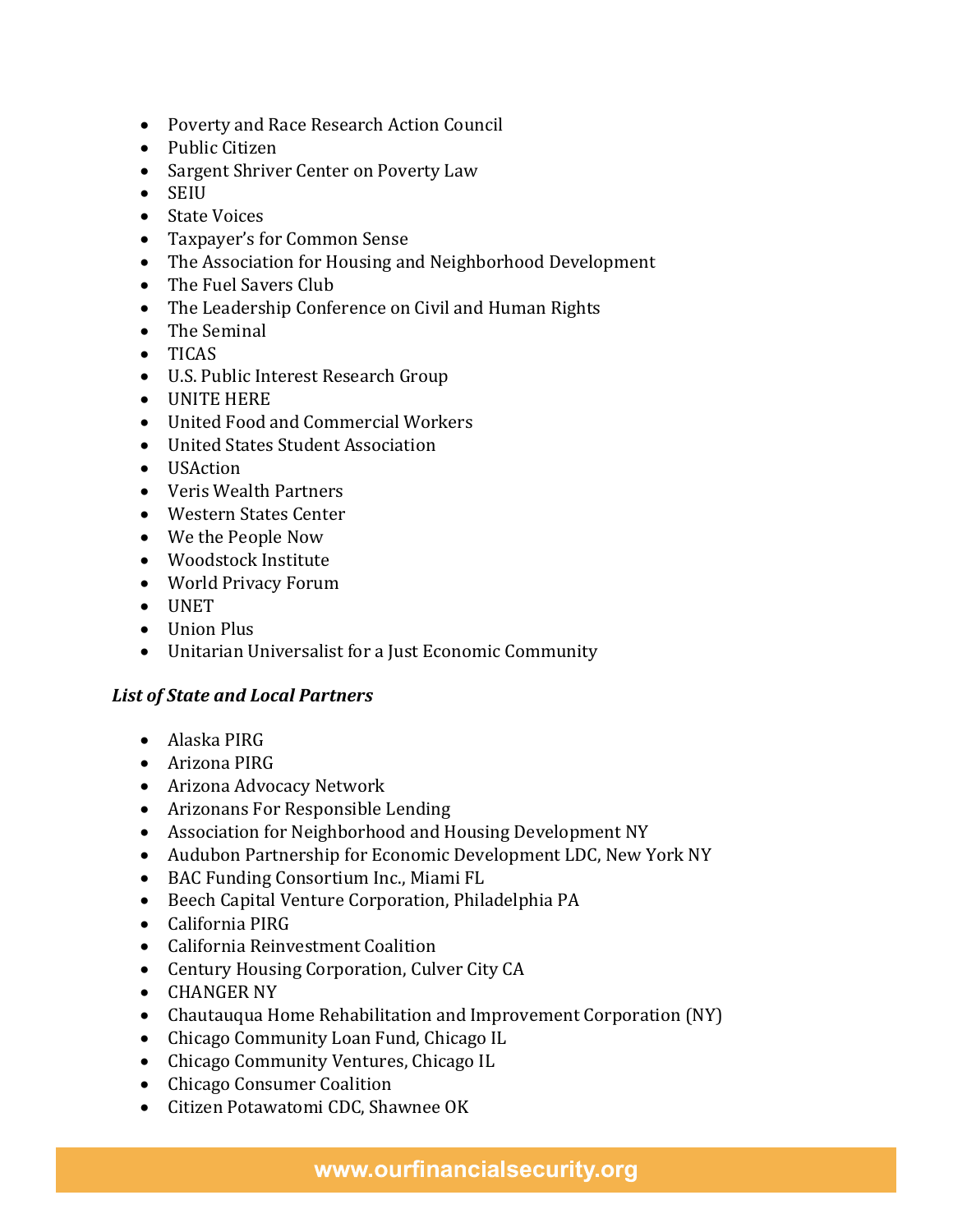- Colorado PIRG
- Coalition on Homeless Housing in Ohio
- Community Capital Fund, Bridgeport CT
- Community Capital of Maryland, Baltimore MD
- Community Development Financial Institution of the Tohono O'odham Nation, Sells AZ
- Community Redevelopment Loan and Investment Fund, Atlanta GA
- Community Reinvestment Association of North Carolina
- Community Resource Group, Fayetteville A
- Connecticut PIRG
- Consumer Assistance Council
- Cooper Square Committee (NYC)
- Cooperative Fund of New England, Wilmington NC
- Corporacion de Desarrollo Economico de Ceiba, Ceiba PR
- Delta Foundation, Inc., Greenville MS
- Economic Opportunity Fund (EOF), Philadelphia PA
- Empire Justice Center NY
- Empowering and Strengthening Ohio's People (ESOP), Cleveland OH
- Enterprises, Inc., Berea KY
- Fair Housing Contact Service OH
- Federation of Appalachian Housing
- Fitness and Praise Youth Development, Inc., Baton Rouge LA
- Florida Consumer Action Network
- Florida PIRG
- Funding Partners for Housing Solutions, Ft. Collins CO
- Georgia PIRG
- Grow Iowa Foundation, Greenfield IA
- Homewise, Inc., Santa Fe NM
- Idaho Nevada CDFI, Pocatello ID
- Idaho Chapter, National Association of Social Workers
- Illinois PIRG
- Impact Capital, Seattle WA
- Indiana PIRG
- Iowa PIRG
- Iowa Citizens for Community Improvement
- JobStart Chautauqua, Inc., Mayville NY
- La Casa Federal Credit Union, Newark NJ
- Low Income Investment Fund, San Francisco CA
- Long Island Housing Services NY
- MaineStream Finance, Bangor ME
- Maryland PIRG
- Massachusetts Consumers' Coalition
- MASSPIRG
- Massachusetts Fair Housing Center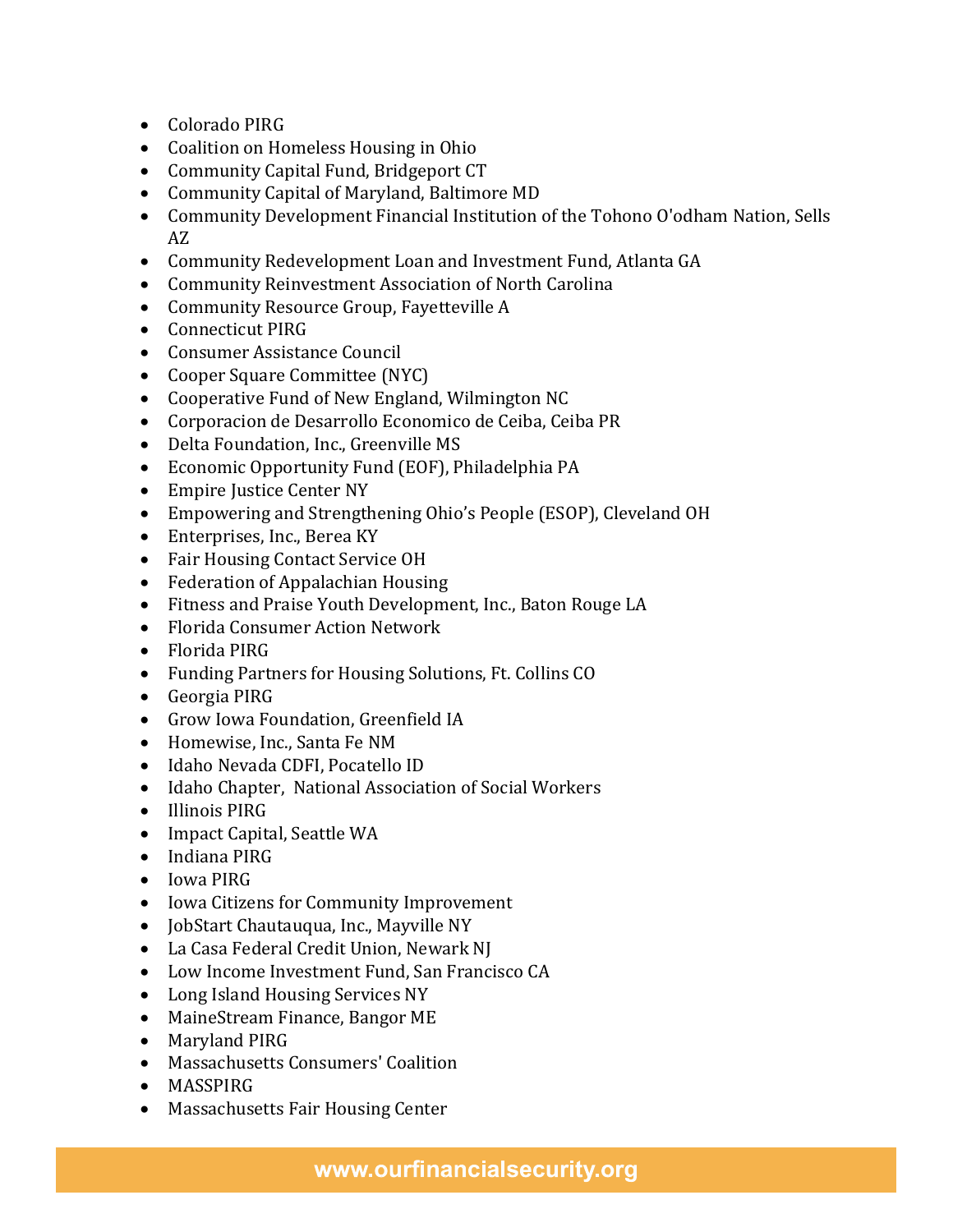- Michigan PIRG
- Midland Community Development Corporation, Midland TX
- Midwest Minnesota Community Development Corporation, Detroit Lakes MN
- Mile High Community Loan Fund, Denver CO
- Missouri PIRG
- Mortgage Recovery Service Center of L.A.
- Montana Community Development Corporation, Missoula MT
- Montana PIRG
- Neighborhood Economic Development Advocacy Project
- New Hampshire PIRG
- New Jersey Community Capital, Trenton NJ
- New Jersey Citizen Action
- New Jersey PIRG
- New Mexico PIRG
- New York PIRG
- New York City Aids Housing Network
- New Yorkers for Responsible Lending
- NOAH Community Development Fund, Inc., Boston MA
- Nonprofit Finance Fund, New York NY
- Nonprofits Assistance Fund, Minneapolis M
- North Carolina PIRG
- Northside Community Development Fund, Pittsburgh PA
- Ohio Capital Corporation for Housing, Columbus OH
- Ohio PIRG
- OligarchyUSA
- Oregon State PIRG
- Our Oregon
- PennPIRG
- Piedmont Housing Alliance, Charlottesville VA
- Michigan PIRG
- Rocky Mountain Peace and Justice Center, CO
- Rhode Island PIRG
- Rural Community Assistance Corporation, West Sacramento CA
- Rural Organizing Project OR
- San Francisco Municipal Transportation Authority
- Seattle Economic Development Fund
- Community Capital Development
- TexPIRG
- The Fair Housing Council of Central New York
- The Loan Fund, Albuquerque NM
- Third Reconstruction Institute NC
- Vermont PIRG
- Village Capital Corporation, Cleveland OH